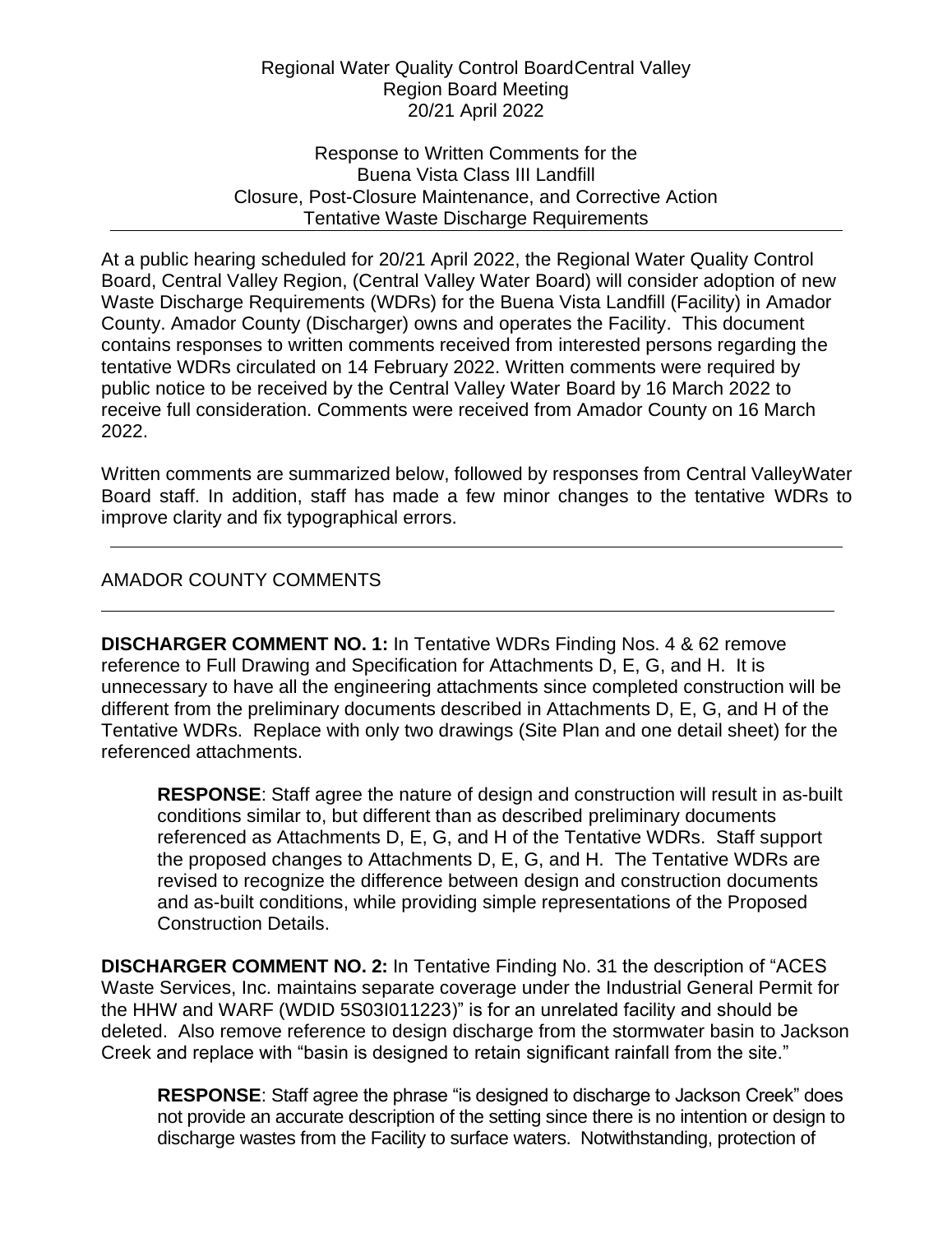beneficial uses for waters of the State, including Jackson Creek remains a priority and there is no dispute that "[o]verflow from the runoff holding pond drains to Jackson Creek," as described in the current WDRs for the Facility. As such, the phrase "is designed to discharge" is revised to "is designed to retain significant runoff from the Facility with overflow draining to Jackson Creek. The subject text related to ACES Waste Services, Inc. is also deleted.

**DISCHARGER COMMENT NO. 3:** In Tentative Finding No. 56 remove reference to semiannual monitoring of each separate leachate sump and trenches. This sampling effort is expensive and a combined sampling is completed for the Class II Pond leachate. This pond collects discharge from all leachate sources.

**RESPONSE**: The general intent of the requirement is to employ observations and field parameters to monitor all sumps for the presence and quantity of leachate to maintain the leachate height to no greater than 12 inches from bottom of the extraction wells. Staff agrees that regular sampling of most sump materials is unnecessary. Finding No. 56 is revised to clarify that monitoring of sumps for leachate is required. Regular sump inspections and monitoring of field parameters are generally appropriate for sumps at the Facility without leachate (or unless described otherwise, e.g., Sump L-1, Surface Impoundment Sump). Monitoring and Reporting Program, Table 22 is revised to adjust monitoring frequencies on a semiannual basis. Staff notes that the sump leachate sampling and reporting schedules in Monitoring and Reporting Program, Table 22 are "applicable for subsequent monitoring only" after a first detection of leachate in a sump.

**DISCHARGER COMMENT NO. 4**: The collection system(s) beneath the Class II Surface Impoundment are "Leak Detection Systems" rather than "Leachate Collection and Removal Systems," since the system(s) are not designed to collect "leachate." The Discharger requested replacing references in the Tentative WDRs to "Leachate Collection and Removal System" or "LCRS" for the Class II Surface Impoundment with "Leachate Detection System" or "LDS;" respectively.

**RESPONSE:** The Tentative WDRS identify the detection system beneath the Class II Surface Impoundment as "Leachate Collection and Removal Systems" consistent with descriptions in Title 27 sections 20320 (including Table 4.1) and 20340. Staff recognize the functional distinction identified by the Discharger, but the proposed revisions would conflict with Title 27.

**DISCHARGER COMMENT NO. 5**: Please simplify and revise the Financial Assurance requirements in the Tentative WDRs and related requirements in the Tentative Monitoring and Reporting Program (MRP). The Commentator noted that Title 27 section 22221 provides for Financial Assurance amounts which should be the greater of the Water Release Corrective Action Estimate or Non-Water Release Corrective Action Estimate corrective action plan. The Commentator provided additional information and requested revisions to the Financial Assurances amount requirements in the Tentative WDRs. Of note, the Commentator provided a spreadsheet and data showing calculations and supporting information for the following Post-Closure Maintenance, Water Release, and Non-Water Release Corrective Action amounts: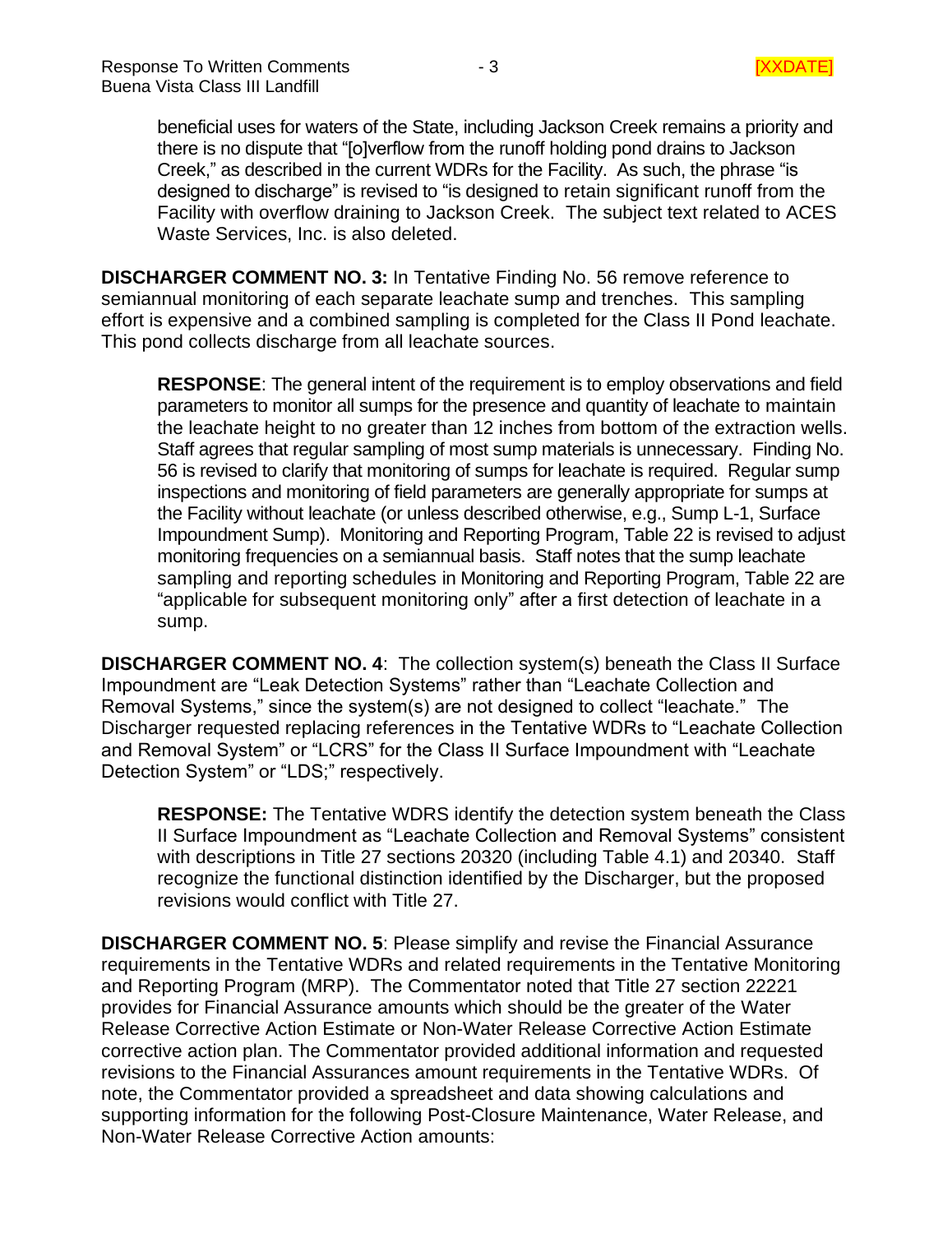| <b>Current Cost Estimates</b><br><b>(Financial Assurance</b><br><b>Requirements)</b> | 2019<br><b>Estimated</b><br><b>Cost</b> | 2020<br><b>Inflation</b><br><b>Factor</b> | 2021<br><b>Estimated</b><br><b>Cost</b> |
|--------------------------------------------------------------------------------------|-----------------------------------------|-------------------------------------------|-----------------------------------------|
| <b>Corrective Action:</b><br><b>Water Release</b>                                    | \$631,311                               | 1.012                                     | \$638,887                               |
| Post-Closure<br>Maintenance                                                          | \$5,669,240                             | 1.012                                     | \$5,737,271                             |
| <b>Corrective Action:</b><br>Non-Water Release                                       | \$2,414,025                             | 1.012                                     | \$2,442,993                             |

The Commentator also provided an excerpt from a proposed Financial Statement Note for the Amador County Audited Financial Statements at 30 June 2021 with supporting Annual Inflation Factor Reports for 2019-2021.

The Commentator also requested revision to Standard Financial Assurance Provision H.1. which requires the Discharger to "establish an irrevocable fund for closure and postclosure maintenance." The Commentator noted that Amador County maintains a General Fund balance reserve of \$8,180,264 for these purposes but "does not have money to setup an irrevocable fund."

**RESPONSE:** The Discharger is required to comply with Title 27 section 22221(b). As such the Discharger shall demonstrate financial responsibility to CalRecycle for initiating and completing known or reasonably foreseeable corrective action in at least the amount of the greater of Water Release or Non-Water Release Corrective Action. Based on review of the additional Financial Assurance documentation provided by the Discharger, the Discharger is required to demonstrate financial responsibility for the estimated Non-Water Release Corrective Action amount, \$2,442,993. The Discharger also provided documentation and calculations to support its estimate of post-closure maintenance costs pursuant to Title 27 section 22212 of \$5,737,271in 2021 dollars. The Discharger's combined financial responsibility for Corrective Action and post-closure maintenance is \$8,180,264.

Staff revised Finding Nos. 99, 100 and 101 to address the additional Financial Assurance documentation provided by the Discharger.

**DISCHARGER COMMENT NO. 6**: Standard Provisions and Reporting Requirements (SPRRs) H.1 requires the Discharger to "establish an irrevocable fund for closure and post-closure maintenance to ensure closure and post-closure maintenance of each classified unit in accordance with an approved closure and post-closure maintenance plan [Title 27, § 20950(f) and § 22207(a)]." The Commentator represents that Amador County has \$8,180,264 of General Fund balance reserved for post closure maintenance obligations but does not have funds to set up an irrevocable fund as required in the Tentative WDRs. The Commentator also represented that Amador County maintains a Pledge of Revenue for Corrective Action for Non-Water Release.

**RESPONSE:** Title 27 requires the Central Valley Water Board to require the Discharger to establish an irrevocable fund (or to provide other means) for closure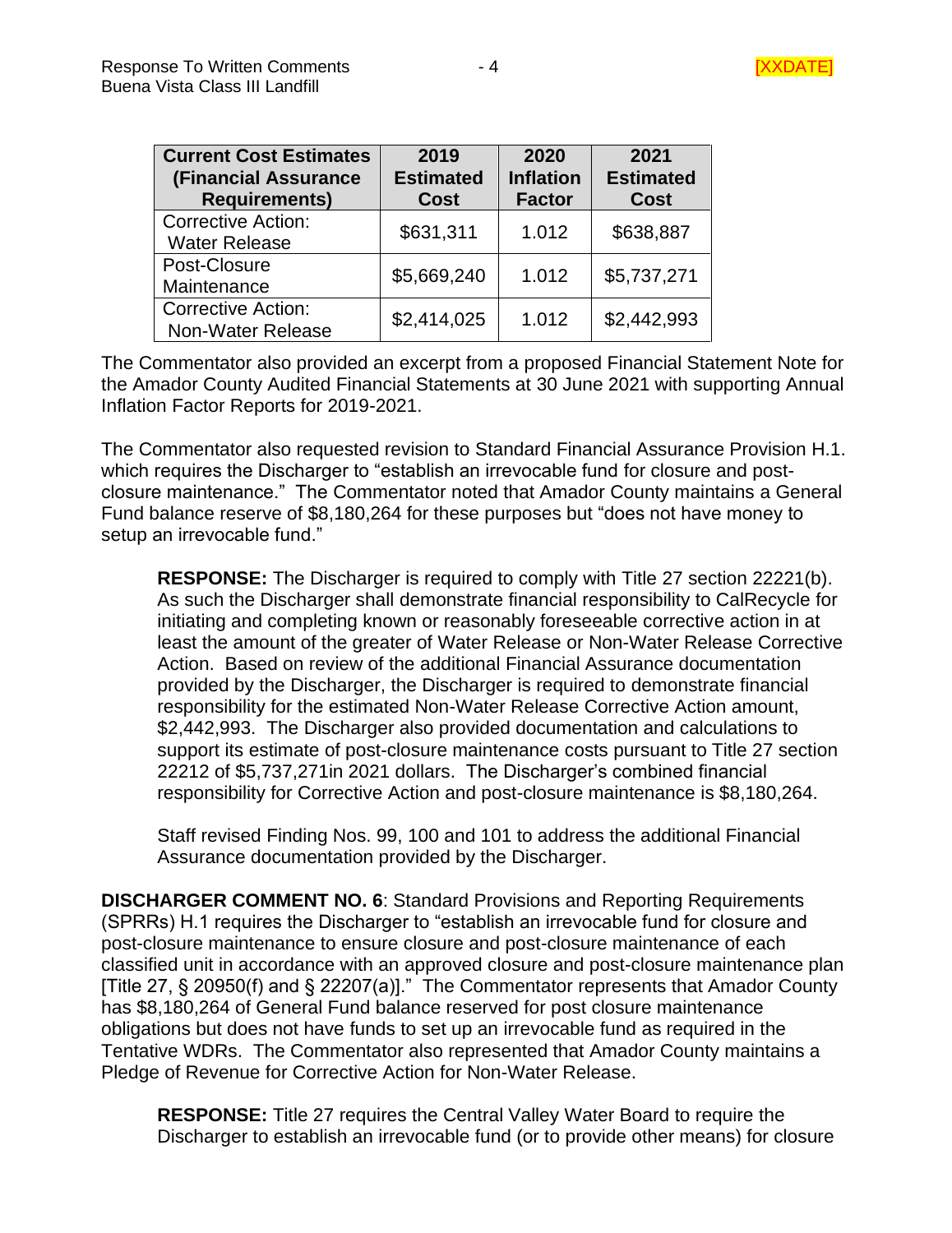and post-closure maintenance (Title 27 section 20950(f)). Title 27 further requires WDRs contain a provision which requires the Discharger to obtain and maintain assurances of financial responsibility for initiating and completing corrective action for known or reasonably foreseeable releases (Title 27 section 20380(b)). An acceptable mechanism to demonstrate the required Financial Assurance includes a "Pledge of Revenue" by which a government agency promises to make specific, identified future revenue available to pay future postclosure maintenance costs (T27 section 22228(a)(6), section 22200(ii)). A government agency may act as a provider of financial assurance for a disposal facility by using a pledge of revenue to demonstrate financial responsibility for postclosure maintenance on behalf of a private operator, if either: (1) The agency owns the facility; or (2) The agency is the rate setting authority and has control of the waste stream in the jurisdiction where the disposal facility is located (Title 27 section 22228(j)). Amador County owns the Buena Vista Class III landfill. The Tentative WDRs would require the Discharger to submit a complete Pledge of Revenue Agreement package to the Regional Board, including copies of the items required in Title 27 section 22245. Items required include a report regarding financial assurances and the financial assurance mechanism used to support corrective action, the complete Pledge of Revenue Agreement package describing types of revenue that the Discharger ensures will be available in a timely manner to pay for postclosure maintenance or corrective action and include copies of the items required in Title 27 section 22245.

Staff added Finding No. 103 to the Tentative WDRs clarifying that a complete Pledge of Revenue Agreement package satisfies the requirement in Standard Provisions & Reporting Requirements H.1 to establish an "establish an irrevocable fund for closure and post-closure maintenance to ensure closure and post-closure maintenance of each classified unit in accordance with an approved closure and post-closure maintenance plan [Title 27, § 20950(f) and § 22207(a)]." Further, staff note the Tentative WDRs specify that for any conflicting or contradictory language between the WDRs, the MRP, or the SPRRs, then language in the WDRs shall govern over either the MRP or the SPRRs, and language in the MRP shall govern over the SPRRs.

**DISCHARGER COMMENT NO. 7**: Remove 1,2,3-Trichloropropane per Method SRL-524M-TCP (i.e., low detection methodology) from the Tentative MRP Tables Nos. 3, 9, 13, 22, and 25 and Attachment C.The rationale for this request is supported as follows: 1) This parameter is also within the semiannual monitoring VOC 8260 short list and has not been detected historically, 2) Due to the fumigant use in the Central Valley, this parameter is a low detection drinking water concern only near orchards which is not the case at BVL, 3 The parameter cost \$125 per sample which may become 20 percent of the lab invoicing if used in the monitoring network. If the low detection methodology for 1,2,3 TCP is still required after this demonstration; we request that this parameter only be collected every five years at the groundwater extraction trench (L-1) which is downgradient and the upgradient monitoring well MW-9.

**RESPONSE:** On 18 July 2017, the State Water Resources Control Board (State Water Board) adopted a Maximum Contaminant Level for drinking water of 5 parts per trillion (ppt) for 1,2,3-Trichloropropane, and related requirements, including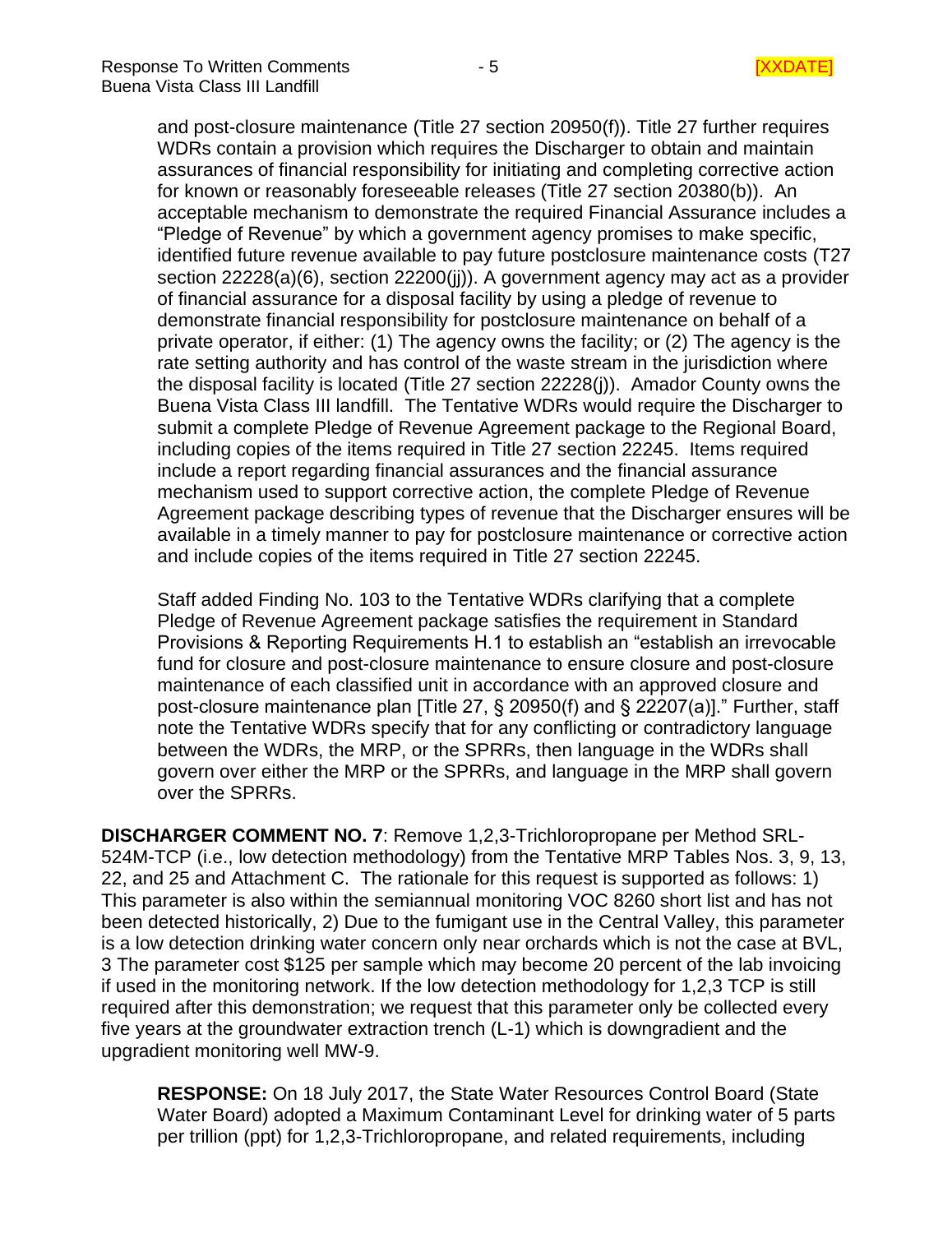establishing of a detection limit for purposes of reporting (DLR), identifying the best available technology for treatment, and setting public notification and consumer confidence report language. Staff reviewed the Discharger's monitoring and reporting record and agree that to date, the Discharger has reported no detections of 1,2,3-Trichloropropane per US-EPA Method 8260B with detection limits at the parts per billion range, a sampling and an analysis methodology which no longer meets regulatory standards for 1,2,3-Trichloropropane. Whereas the "low detection methodology" method SRL-524M-TCP can quantify 1,2,3-Trichloropropane at concentrations in the parts per trillion range. In consideration of cost concerns, staff support a screening approach for 1,2,3-Trichloropropane at concentrations in the parts per trillion range, with increased monitoring frequency in the event of detections. The Tentative MRPs are revised to require 1,2,3-Trichloropropane per Method SRL-524M-TCP once every five years at each respective sampling location.

**DISCHARGER COMMENT NO. 8**: Remove Nitrate as Nitrogen from Tentative MRP Table Nos. 13, 22, and 25.

**RESPONSE:** Staff reviewed the Discharger's monitoring and reporting record and note historic detections of Nitrate as Nitrogen at surface water monitoring points, LCRS sumps, and other detection and corrective action monitoring points. Staff believe the incorporation of Nitrate as Nitrogen into Table 13 (Surface Water Monitoring), Table 22 (LCRS Sump Monitoring) and Table 25 (Leachate Seep Monitoring) is appropriate and reasonable.

**DISCHARGER COMMENT NO. 9**: Request the Water Quality Protection Standards (WQPS) determination be required every other year (i.e., once every two years) rather than on an annual basis. The Tentative MRPs Concentration Limits requirements (Tentative MRP B.5.g) should be changed to biennial frequency request instead of annual frequency.

**RESPONSE:** WQPS standards apply during the active life of the Unit, the closure period, the post-closure maintenance period, and during any compliance period (Title 27, section 20390). Staff reviewed the record and found 1.) WQPS determinations for the facility are relatively consistent; and 2.) The current WQPS are appropriate for the Facility. The Tentative MRPs Concentration Limits requirements (Tentative MRP B.5.g) have been revised to require WQPS determinations on a biennial frequency instead of an annual frequency.

**DISCHARGER COMMENT NO. 10**: Remove parameters Nitrate and 123 TCP from TMRP Table 22 and change quarterly sampling frequency to semiannual. Cost implications are significant for this additional monitoring of the corrective action locations.

**RESPONSE:** See responses to Comment Nos. 7 and No. 10.

**DISCHARGER COMMENT NO. 11**: Make the following other changes/corrections to the Tentative MRP:

- **Tentative MRP Table 16 –** Phase 2 wells are only gas wells.
- **Tentative MRP Table 20 –** Correction Use screening language from Table 6 before